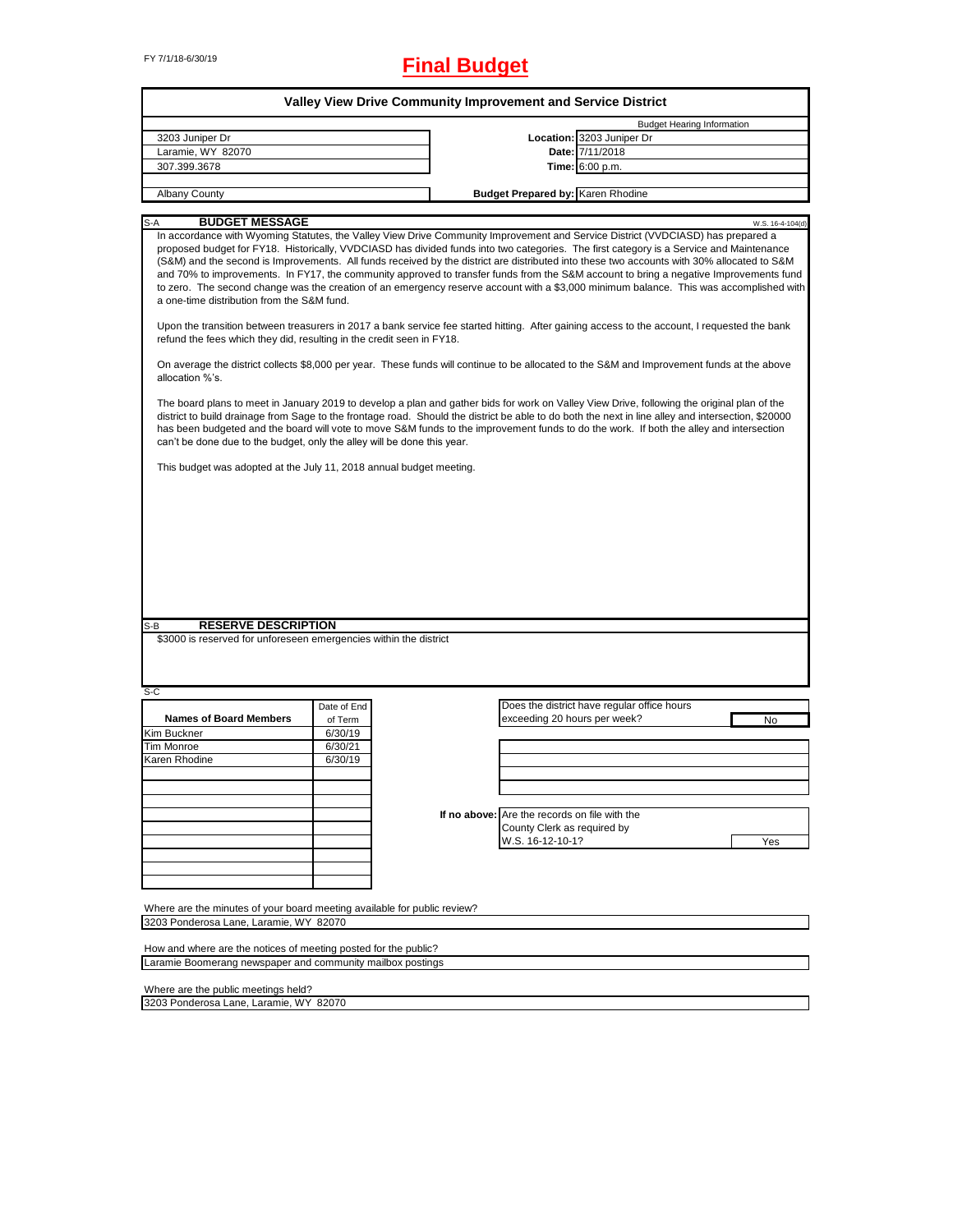## **FINAL BUDGET SUMMARY**

|                | <b>OVERVIEW</b>                                                             |                 | 2017-2018<br>Estimated | 2018-2019<br>Proposed        | Final Approval  |
|----------------|-----------------------------------------------------------------------------|-----------------|------------------------|------------------------------|-----------------|
|                |                                                                             |                 | \$491                  |                              |                 |
| $S-1$<br>$S-2$ | <b>Total Budgeted Expenditures</b><br><b>Total Principal to Pay on Debt</b> | \$23,879<br>\$0 | \$0                    | \$20,215<br>\$0 <sub>1</sub> | \$20,215<br>\$0 |
| $S-3$          | <b>Total Change to Restricted Funds</b>                                     | \$3,000         | \$0                    | \$0                          | \$0             |
| $S-4$          | <b>Total General Fund and Forecasted Revenues Available</b>                 | \$21,212        | \$16,507               | \$26,407                     | \$26,407        |
| $S-5$          | <b>Amount requested from County Commissioners</b>                           | \$10,315        | \$8,000                | \$8,000                      | \$8,000         |
| $S-6$          | <b>Additional Funding Needed:</b>                                           |                 |                        | \$0                          | \$0             |

|        | <b>REVENUE SUMMARY</b>                       | 2016-2017 | 2017-2018  | 2018-2019 | <b>Final Approval</b>                                        |
|--------|----------------------------------------------|-----------|------------|-----------|--------------------------------------------------------------|
|        |                                              | Actual    | Estimated  | Proposed  |                                                              |
| $S-7$  | <b>Operating Revenues</b>                    | \$0       | \$0        | \$0       | \$0                                                          |
| $S-8$  | Tax levy (From the County Treasurer)         | \$10,315  | \$8,000    | \$8,000   | \$8,000                                                      |
| $S-9$  | <b>Government Support</b>                    | \$0       | \$0        | \$0       | \$0                                                          |
| $S-10$ | <b>Grants</b>                                | \$0       | \$0        | \$0       | \$0                                                          |
| $S-11$ | Other County Support (Not from Co. Treas.)   | \$0       | \$0        | \$0       | \$0                                                          |
| $S-12$ | <b>Miscellaneous</b>                         | \$0       | \$0        | \$0       | \$0                                                          |
|        | <b>Other Forecasted Revenue</b>              | \$0       | \$0        | \$0       | \$0                                                          |
| $S-13$ |                                              |           |            |           |                                                              |
| $S-14$ | <b>Total Revenue</b>                         | \$10,315  | \$8,000    | \$8,000   | \$8,000                                                      |
|        | FY 7/1/18-6/30/19                            |           |            |           | Valley View Drive Community Improvement and Service District |
|        | <b>EXPENDITURE SUMMARY</b>                   | 2016-2017 | 2017-2018  | 2018-2019 | <b>Final Approval</b>                                        |
|        |                                              | Actual    | Estimated  | Proposed  |                                                              |
|        |                                              |           |            |           |                                                              |
| $S-15$ | <b>Capital Outlay</b>                        | \$0       | \$0<br>\$0 | \$0       | \$0                                                          |
| $S-16$ | <b>Interest and Fees On Debt</b>             | \$0       |            | \$0       | \$0                                                          |
| $S-17$ | <b>Administration</b>                        | \$171     | \$346      | \$215     | \$215                                                        |
| $S-18$ | <b>Operations</b>                            | \$23,708  | \$145      | \$20,000  | \$20,000                                                     |
| $S-19$ | <b>Indirect Costs</b>                        | \$0       | \$0        | \$0       | \$0                                                          |
| $S-20$ | <b>Total Expenditures</b>                    | \$23,879  | \$491      | \$20,215  | \$20,215                                                     |
|        |                                              |           |            |           |                                                              |
|        | <b>DEBT SUMMARY</b>                          | 2016-2017 | 2017-2018  | 2018-2019 | <b>Final Approval</b>                                        |
|        |                                              | Actual    | Estimated  | Proposed  |                                                              |
| $S-21$ | <b>Principal Paid on Debt</b>                | \$0       | \$0        | \$0       | \$0                                                          |
|        |                                              |           |            |           |                                                              |
|        | <b>CASH AND INVESTMENTS</b>                  | 2016-2017 | 2017-2018  | 2018-2019 | <b>Final Approval</b>                                        |
|        |                                              | Actual    | Estimated  | Proposed  |                                                              |
| $S-22$ | <b>TOTAL GENERAL FUNDS</b>                   | \$10,897  | \$8,507    | \$18,407  | \$18,407                                                     |
|        |                                              |           |            |           |                                                              |
|        | <b>Summary of Reserve Funds</b>              |           |            |           |                                                              |
| $S-23$ | <b>Beginning Balance in Reserve Accounts</b> |           |            |           |                                                              |
| $S-24$ | a. Depreciation Reserve                      | \$0       | \$0        | \$0       | \$0                                                          |
| $S-25$ | b. Other Reserve                             | \$0       | \$0        | \$0       | \$0                                                          |
| $S-26$ | c. Emergency Reserve (Cash)                  | \$0       | \$3,000    | \$3,000   | \$3,000                                                      |
|        | Total Reserves (a+b+c)                       | \$0       | \$3,000    | \$3,000   | \$3,000                                                      |
| $S-27$ | Amount to be added                           |           |            |           |                                                              |
| $S-28$ | a. Depreciation Reserve                      | \$0       | \$0        | \$0       | \$0                                                          |
| $S-29$ | b. Other Reserve                             | \$0       | \$0        | \$0       | \$0                                                          |
| $S-30$ | c. Emergency Reserve (Cash)                  | \$3,000   | \$0        | \$0       | \$0                                                          |
|        | Total to be added (a+b+c)                    | \$3.000   | \$0        | \$0       | \$0                                                          |
|        |                                              |           |            |           |                                                              |
| $S-31$ | Subtotal                                     | \$3,000   | \$3,000    | \$3,000   | \$3,000                                                      |
| $S-32$ | Less Total to be spent                       | \$0       | \$0        | \$0       | \$0                                                          |
| $S-33$ | TOTAL RESERVES AT END OF FISCAL YEAR         | \$3,000   | \$3,000    | \$3,000   | \$3,000                                                      |
|        |                                              |           |            |           | <b>End of Summarv</b>                                        |

*Budget Officer / District Official (if not same as "Submitted by")*

Laramie, WY 82070

Date adopted by Special District

**DISTRICT ADDRESS:** 3203 Juniper Dr **PREPARED BY: PREPARED BY:** Karen Rhodine

**DISTRICT PHONE:** 307.399.3678

3/27/17 *Form approved by Wyoming Department of Audit, Public Funds Division Prepared in compliance with the Uniform Municipal Fiscal Procedures Act (W.S. 16-4-101 through 124) as it applies.*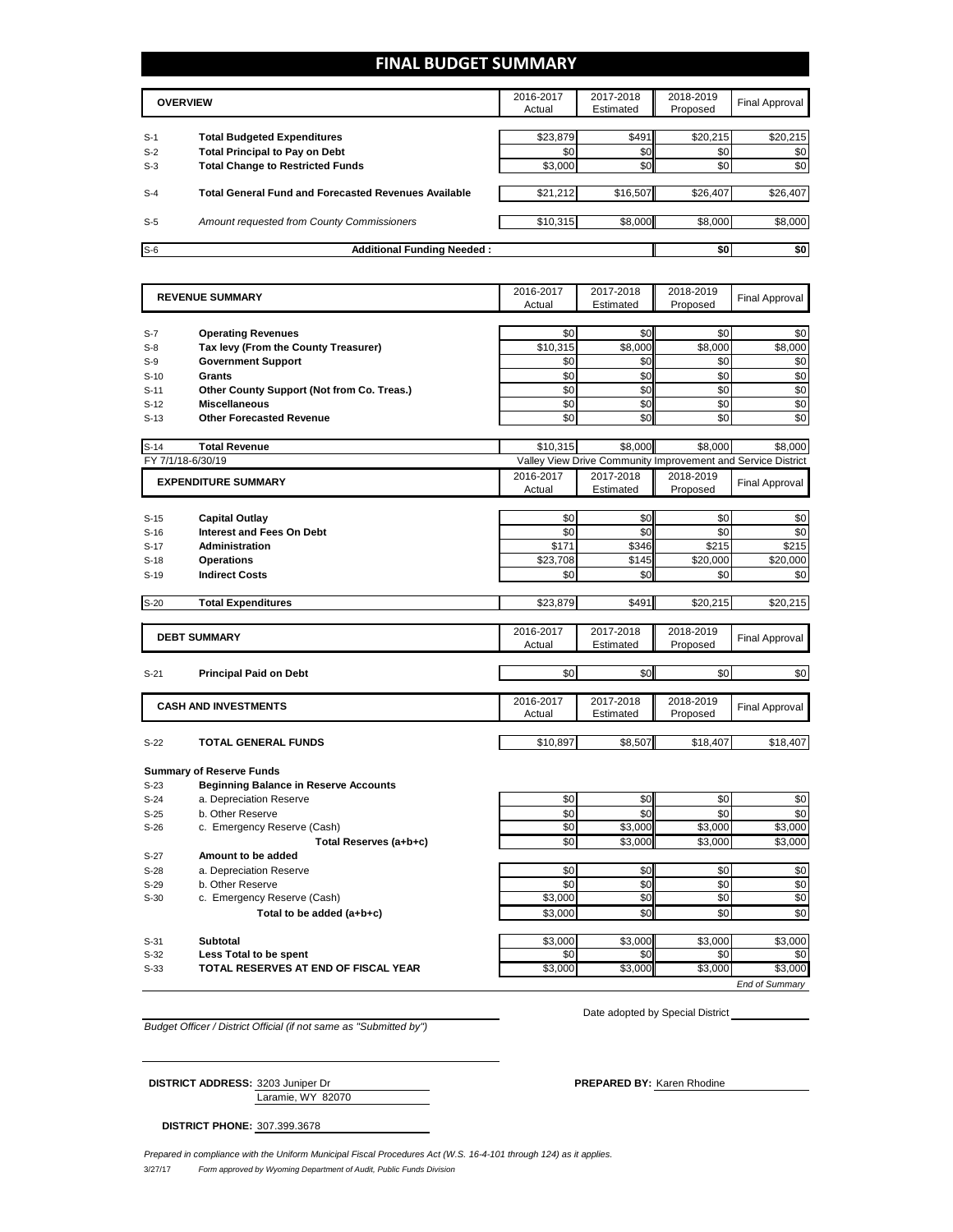# **Final Budget**

Valley View Drive Community Improvement and Servic **NAME OF DISTRICT/BOARD**

**FYE** 6/30/2019

|           | PROPERTY TAXES AND ASSESSMENTS                 |                 |           |                 |                       |
|-----------|------------------------------------------------|-----------------|-----------|-----------------|-----------------------|
|           |                                                |                 |           |                 |                       |
|           |                                                | 2016-2017       | 2017-2018 | 2018-2019       | Final Approval        |
|           |                                                | Actual          | Estimated | Proposed        |                       |
| $R-1$     | <b>Property Taxes and Assessments Received</b> |                 |           |                 |                       |
| $R-1.1$   | Tax Levy (From the County Treasurer)           | \$10,315        | \$8,000   | \$8,000         | \$8,000               |
| $R-1.2$   | <b>Other County Support</b>                    |                 |           |                 |                       |
|           | <b>FORECASTED REVENUE</b>                      |                 |           |                 |                       |
|           |                                                |                 |           |                 |                       |
|           |                                                | 2016-2017       | 2017-2018 | 2018-2019       | <b>Final Approval</b> |
|           |                                                | Actual          | Estimated | Proposed        |                       |
| $R-2$     | <b>Revenues from Other Governments</b>         |                 |           |                 |                       |
| $R-2.1$   | State Aid                                      |                 |           |                 |                       |
| $R - 2.2$ | Additional County Aid (non-treasurer)          |                 |           |                 |                       |
| $R-2.3$   | City (or Town) Aid                             |                 |           |                 |                       |
| $R-2.4$   | Other (Specify)                                |                 |           |                 |                       |
| $R - 2.5$ | <b>Total Government Support</b>                | $\overline{30}$ | \$0       | $\overline{30}$ | \$0                   |
| $R-3$     | <b>Operating Revenues</b>                      |                 |           |                 |                       |
| $R - 3.1$ | <b>Customer Charges</b>                        |                 |           |                 |                       |
| $R - 3.2$ | Sales of Goods or Services                     |                 |           |                 |                       |
| $R - 3.3$ | <b>Other Assessments</b>                       |                 |           |                 |                       |
| $R - 3.4$ | <b>Total Operating Revenues</b>                | $\overline{60}$ | \$0       | \$0             | \$0                   |
| $R-4$     | Grants                                         |                 |           |                 |                       |
| $R - 4.1$ | <b>Direct Federal Grants</b>                   |                 |           |                 |                       |
| $R - 4.2$ | Federal Grants thru State Agencies             |                 |           |                 |                       |
| $R - 4.3$ | <b>Grants from State Agencies</b>              |                 |           |                 |                       |
| $R - 4.4$ | <b>Total Grants</b>                            | \$0             | \$0       | \$0             | \$0                   |
| $R-5$     | <b>Miscellaneous Revenue</b>                   |                 |           |                 |                       |
| $R - 5.1$ | Interest                                       |                 |           |                 |                       |
| $R - 5.2$ | Other: Specify                                 |                 |           |                 |                       |
| $R - 5.3$ | Other: Additional                              |                 |           |                 |                       |
| $R - 5.4$ | <b>Total Miscellaneous</b>                     | $\overline{60}$ | \$0       | \$0             | \$0                   |
| $R-5.5$   | <b>Total Forecasted Revenue</b>                | \$0             | \$0       | \$0             | \$0                   |
| $R-6$     | <b>Other Forecasted Revenue</b>                |                 |           |                 |                       |
| $R - 6.1$ | a. Other past due-as estimated by Co. Treas.   |                 |           |                 |                       |
| $R-6.2$   | b. Other forecasted revenue (specify):         |                 |           |                 |                       |
| $R-6.3$   |                                                |                 |           |                 |                       |
| $R-6.4$   |                                                |                 |           |                 |                       |
| $R-6.5$   |                                                |                 |           |                 |                       |
| $R-6.6$   | Total Other Forecasted Revenue (a+b)           | \$0             | \$0       | \$0             | $\sqrt{6}$            |
|           |                                                |                 |           |                 |                       |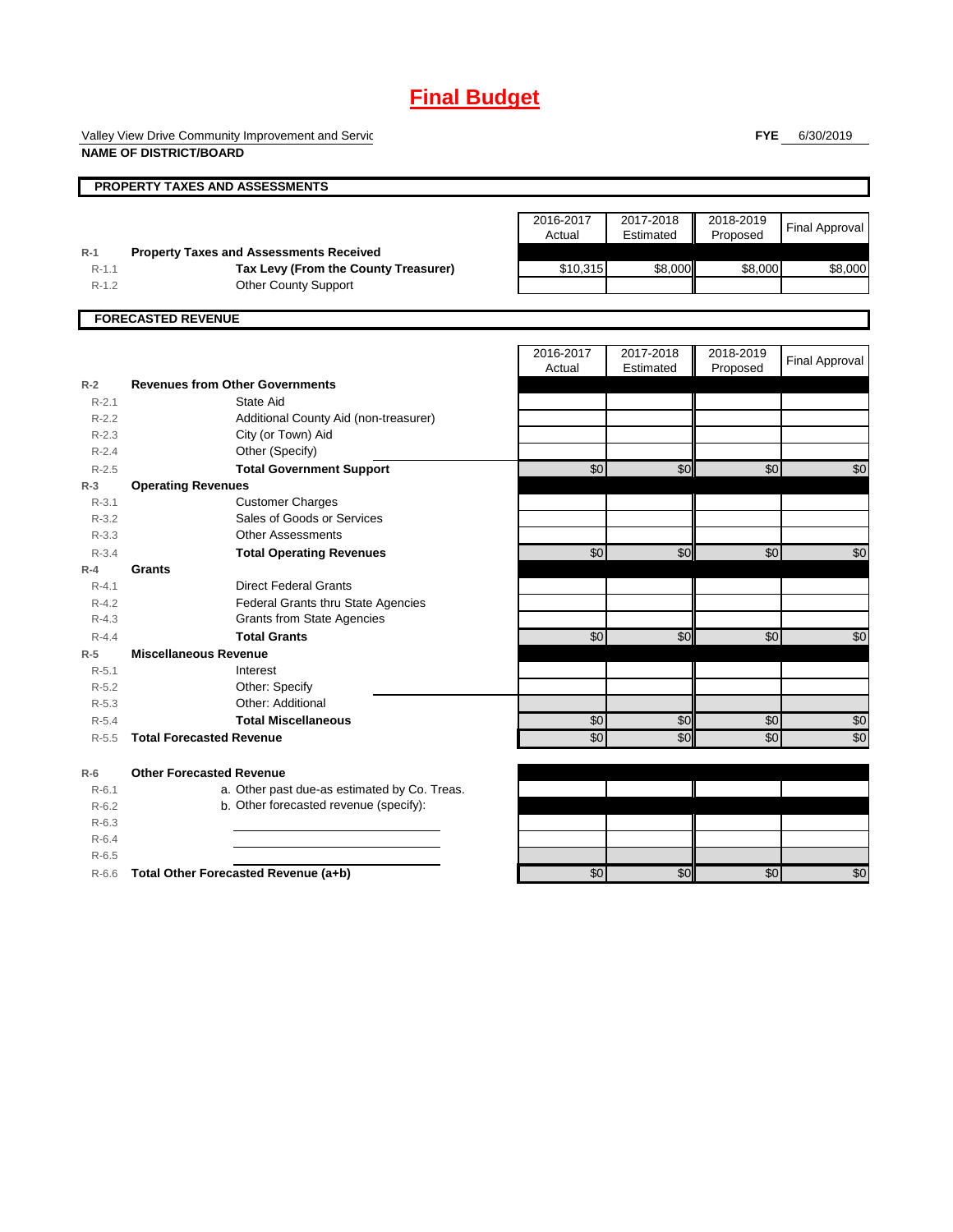## **CAPITAL OUTLAY BUDGET**

| E-1     | <b>Capital Outlay</b> |                         |
|---------|-----------------------|-------------------------|
| $F-11$  |                       | Real Property           |
| $F-12$  |                       | Vehicles                |
| $F-1.3$ |                       | <b>Office Equipment</b> |
| $F-14$  |                       | Other (Specify)         |
| $F-1.5$ |                       |                         |
| $F-16$  |                       |                         |
| $F-17$  |                       |                         |
| F-18    | TOTAL CAPITAL OUTLAY  |                         |

|           |                             |                      | 2016-2017 | 2017-2018 | 2018-2019 | <b>Final Approval</b> |
|-----------|-----------------------------|----------------------|-----------|-----------|-----------|-----------------------|
|           |                             |                      | Actual    | Estimated | Proposed  |                       |
|           | <b>Capital Outlay</b>       |                      |           |           |           |                       |
| $E - 1.1$ |                             | <b>Real Property</b> |           |           |           |                       |
| $E-1.2$   |                             | Vehicles             |           |           |           |                       |
| $E-1.3$   |                             | Office Equipment     |           |           |           |                       |
| $E - 1.4$ |                             | Other (Specify)      |           |           |           |                       |
| $E-1.5$   |                             |                      |           |           |           |                       |
| $E-1.6$   |                             |                      |           |           |           |                       |
| $E - 1.7$ |                             |                      |           |           |           |                       |
| $E-1.8$   | <b>TOTAL CAPITAL OUTLAY</b> |                      | \$0       | \$0       | \$0       | \$0                   |

### **ADMINISTRATION BUDGET**

|           |                                      |                                 | Actual | Esumated | Proposed |
|-----------|--------------------------------------|---------------------------------|--------|----------|----------|
| $E-2$     | <b>Personnel Services</b>            |                                 |        |          |          |
| $E - 2.1$ |                                      | Administrator                   |        |          |          |
| $E-2.2$   |                                      | Secretary                       |        |          |          |
| $E - 2.3$ |                                      | Clerical                        |        |          |          |
| $E-2.4$   |                                      | Other (Specify)                 |        |          |          |
| $E - 2.5$ |                                      |                                 |        |          |          |
| $E-2.6$   |                                      |                                 |        |          |          |
| $E - 2.7$ |                                      |                                 |        |          |          |
| $E-3$     | <b>Board Expenses</b>                |                                 |        |          |          |
| $E - 3.1$ |                                      | Travel                          |        |          |          |
| $E - 3.2$ |                                      | Mileage                         |        |          |          |
| $E - 3.3$ |                                      | Other (Specify)                 |        |          |          |
| $E - 3.4$ |                                      | Copying meeting material        |        | \$6      |          |
| $E - 3.5$ |                                      | Newspaper Ads                   | \$128  | \$213    | \$215    |
| $E - 3.6$ |                                      |                                 |        |          |          |
| $E-4$     | <b>Contractual Services</b>          |                                 |        |          |          |
| $E - 4.1$ |                                      | Legal                           |        |          |          |
| $E - 4.2$ |                                      | Accounting/Auditing             |        |          |          |
| $E - 4.3$ |                                      | Other (Specify)                 |        |          |          |
| $E-4.4$   |                                      |                                 |        |          |          |
| $E-4.5$   |                                      |                                 |        |          |          |
| $E - 4.6$ |                                      |                                 |        |          |          |
| $E-5$     | <b>Other Administrative Expenses</b> |                                 |        |          |          |
| $E - 5.1$ |                                      | <b>Office Supplies</b>          |        |          |          |
| $E - 5.2$ |                                      | Office equipment, rent & repair |        |          |          |
| $E-5.3$   |                                      | Education                       |        |          |          |
| $E - 5.4$ |                                      | Registrations                   |        |          |          |
| $E - 5.5$ |                                      | Other (Specify)                 |        |          |          |
| $E-5.6$   |                                      | Bank service charge             | \$43   | $-$43$   | \$0      |
| $E - 5.7$ |                                      | <b>Bonding Fee</b>              |        | \$170    | \$0      |
| $E - 5.8$ |                                      |                                 |        |          |          |
| $E-6$     | <b>TOTAL ADMINISTRATION</b>          |                                 | \$171  | \$346    | \$215    |

|           |                                      | 2016-2017<br>Actual | 2017-2018<br>Estimated | 2018-2019<br>Proposed | <b>Final Approval</b> |
|-----------|--------------------------------------|---------------------|------------------------|-----------------------|-----------------------|
| Ż         | <b>Personnel Services</b>            |                     |                        |                       |                       |
| $E - 2.1$ | Administrator                        |                     |                        |                       |                       |
| $E - 2.2$ | Secretary                            |                     |                        |                       |                       |
| $E - 2.3$ | Clerical                             |                     |                        |                       |                       |
| $E - 2.4$ | Other (Specify)                      |                     |                        |                       |                       |
| $E - 2.5$ |                                      |                     |                        |                       |                       |
| $E - 2.6$ |                                      |                     |                        |                       |                       |
| $E - 2.7$ |                                      |                     |                        |                       |                       |
| 3         | <b>Board Expenses</b>                |                     |                        |                       |                       |
| $E - 3.1$ | Travel                               |                     |                        |                       |                       |
| $E - 3.2$ | Mileage                              |                     |                        |                       |                       |
| $E - 3.3$ | Other (Specify)                      |                     |                        |                       |                       |
| $E - 3.4$ | Copying meeting material             |                     | \$6                    |                       |                       |
| $E - 3.5$ | Newspaper Ads                        | \$128               | \$213                  | \$215                 | \$215                 |
| $E - 3.6$ |                                      |                     |                        |                       |                       |
| ı.        | <b>Contractual Services</b>          |                     |                        |                       |                       |
| $E - 4.1$ | Legal                                |                     |                        |                       |                       |
| $E - 4.2$ | Accounting/Auditing                  |                     |                        |                       |                       |
| $E - 4.3$ | Other (Specify)                      |                     |                        |                       |                       |
| $E - 4.4$ |                                      |                     |                        |                       |                       |
| $E - 4.5$ |                                      |                     |                        |                       |                       |
| $E - 4.6$ |                                      |                     |                        |                       |                       |
| 5         | <b>Other Administrative Expenses</b> |                     |                        |                       |                       |
| $E - 5.1$ | <b>Office Supplies</b>               |                     |                        |                       |                       |
| $E - 5.2$ | Office equipment, rent & repair      |                     |                        |                       |                       |
| $E - 5.3$ | Education                            |                     |                        |                       |                       |
| $E - 5.4$ | Registrations                        |                     |                        |                       |                       |
| $E - 5.5$ | Other (Specify)                      |                     |                        |                       |                       |
| $E - 5.6$ | Bank service charge                  | \$43                | $-$43$                 | \$0                   |                       |
| $E - 5.7$ | <b>Bonding Fee</b>                   |                     | \$170                  | \$0                   |                       |
| $E - 5.8$ |                                      |                     |                        |                       |                       |
| ì         | <b>TOTAL ADMINISTRATION</b>          | \$171               | \$346                  | \$215                 | \$215                 |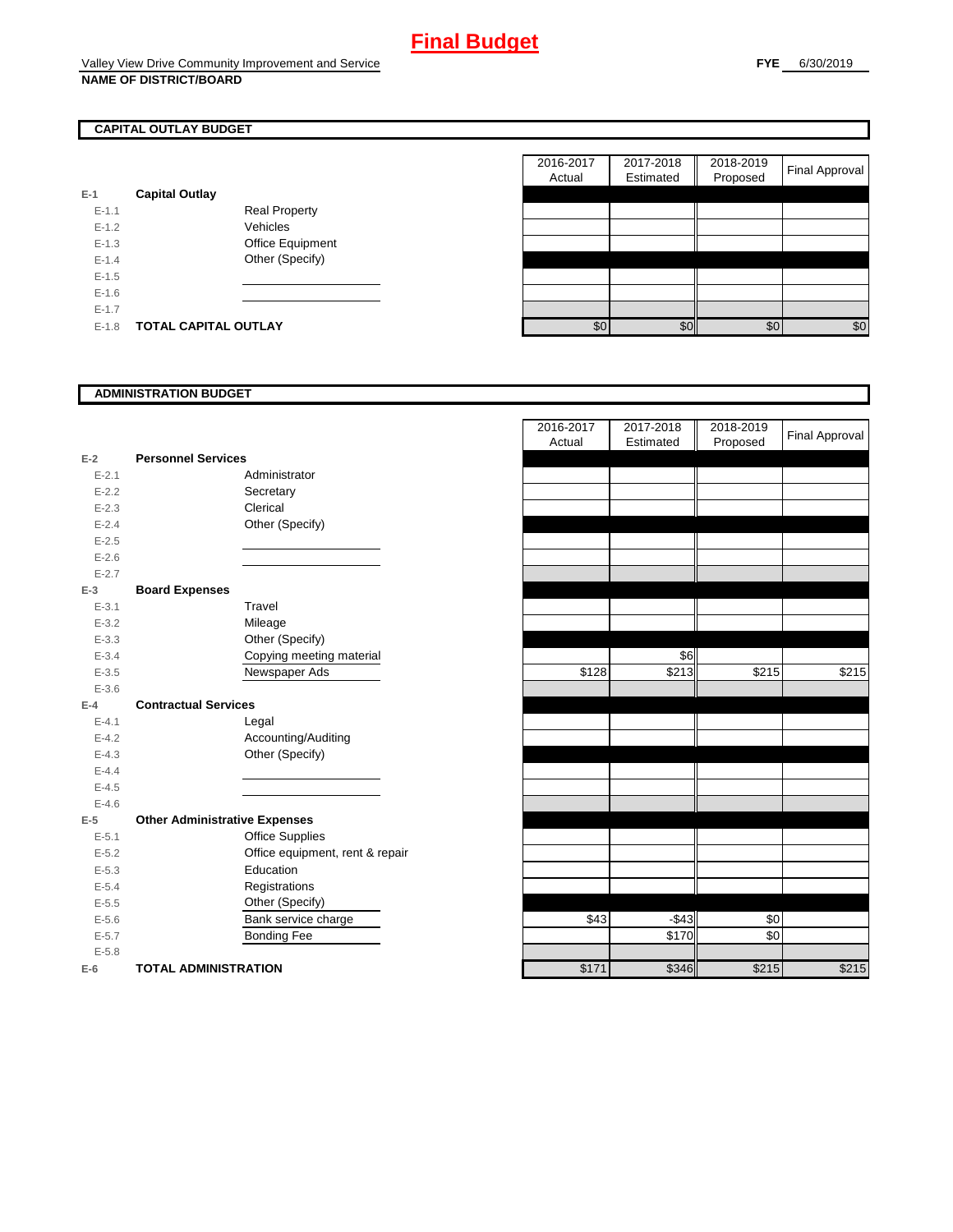# **Final Budget**

Valley View Drive Community Improvement and Service

## **OPERATIONS BUDGET**

|            |                                        | nuuai    | Lournatou |
|------------|----------------------------------------|----------|-----------|
| $E-7$      | <b>Personnel Services</b>              |          |           |
| $E - 7.1$  | Wages--Operations                      |          |           |
| $E - 7.2$  | Service Contracts                      |          |           |
| $E - 7.3$  | Other (Specify)                        |          |           |
| $E - 7.4$  |                                        |          |           |
| $E - 7.5$  |                                        |          |           |
| $E - 7.6$  |                                        |          |           |
| $E-8$      | <b>Travel</b>                          |          |           |
| $E - 8.1$  | Mileage                                |          |           |
| $E - 8.2$  | Other (Specify)                        |          |           |
| $E - 8.3$  |                                        |          |           |
| $E - 8.4$  |                                        |          |           |
| $E - 8.5$  |                                        |          |           |
| $E-9$      | <b>Operating supplies (List)</b>       |          |           |
| $E-9.1$    | Road Signs                             | \$583    |           |
| $E - 9.2$  |                                        |          |           |
| $E - 9.3$  |                                        |          |           |
| $E - 9.4$  |                                        |          |           |
| $E-9.5$    |                                        |          |           |
| $E-10$     | <b>Program Services (List)</b>         |          |           |
| $E-10.1$   | County election fees                   |          | \$145     |
| $E-10.2$   |                                        |          |           |
| $E-10.3$   |                                        |          |           |
| $E-10.4$   |                                        |          |           |
| $E-10.5$   |                                        |          |           |
| $E-11$     | <b>Contractual Arrangements (List)</b> |          |           |
| $E-11.1$   | Road improvements                      | \$22,825 |           |
| $E-11.2$   | Snowplowing                            | \$300    |           |
| $E-11.3$   |                                        |          |           |
| $E - 11.4$ |                                        |          |           |
| $E-11.5$   |                                        |          |           |
| $E-12$     | <b>Other operations (Specify)</b>      |          |           |
| $E-12.1$   |                                        |          |           |
| $E-12.2$   |                                        |          |           |
| $E-12.3$   |                                        |          |           |
| $E-12.4$   |                                        |          |           |
| $E-12.5$   |                                        |          |           |
| $E-13$     | <b>TOTAL OPERATIONS</b>                | \$23,708 | \$145     |

|                |                                        | 2016-2017 | 2017-2018 | 2018-2019 | <b>Final Approval</b> |
|----------------|----------------------------------------|-----------|-----------|-----------|-----------------------|
|                |                                        | Actual    | Estimated | Proposed  |                       |
| $\overline{7}$ | <b>Personnel Services</b>              |           |           |           |                       |
| $E - 7.1$      | Wages--Operations                      |           |           |           |                       |
| $E - 7.2$      | <b>Service Contracts</b>               |           |           |           |                       |
| $E - 7.3$      | Other (Specify)                        |           |           |           |                       |
| $E - 7.4$      |                                        |           |           |           |                       |
| $E - 7.5$      |                                        |           |           |           |                       |
| $E - 7.6$      |                                        |           |           |           |                       |
| 8              | <b>Travel</b>                          |           |           |           |                       |
| $E - 8.1$      | Mileage                                |           |           |           |                       |
| $E - 8.2$      | Other (Specify)                        |           |           |           |                       |
| $E-8.3$        |                                        |           |           |           |                       |
| $E - 8.4$      |                                        |           |           |           |                       |
| $E - 8.5$      |                                        |           |           |           |                       |
| 9              | <b>Operating supplies (List)</b>       |           |           |           |                       |
| $E-9.1$        | Road Signs                             | \$583     |           |           |                       |
| $E - 9.2$      |                                        |           |           |           |                       |
| $E - 9.3$      |                                        |           |           |           |                       |
| $E-9.4$        |                                        |           |           |           |                       |
| $E-9.5$        |                                        |           |           |           |                       |
| 10             | <b>Program Services (List)</b>         |           |           |           |                       |
| $E-10.1$       | County election fees                   |           | \$145     |           |                       |
| $E-10.2$       |                                        |           |           |           |                       |
| $E-10.3$       |                                        |           |           |           |                       |
| $E-10.4$       |                                        |           |           |           |                       |
| $E-10.5$       |                                        |           |           |           |                       |
| 11             | <b>Contractual Arrangements (List)</b> |           |           |           |                       |
| $E-11.1$       | Road improvements                      | \$22,825  |           | \$20,000  | \$20,000              |
| $E-11.2$       | Snowplowing                            | \$300     |           |           |                       |
| $E-11.3$       |                                        |           |           |           |                       |
| $E-11.4$       |                                        |           |           |           |                       |
| $E-11.5$       |                                        |           |           |           |                       |
| 12             | <b>Other operations (Specify)</b>      |           |           |           |                       |
| $E-12.1$       |                                        |           |           |           |                       |
| $E-12.2$       |                                        |           |           |           |                       |
| $E-12.3$       |                                        |           |           |           |                       |
| $E-12.4$       |                                        |           |           |           |                       |
| $E-12.5$       |                                        |           |           |           |                       |
| $-13$          | <b>TOTAL OPERATIONS</b>                | \$23,708  | \$145     | \$20.000  | \$20,000              |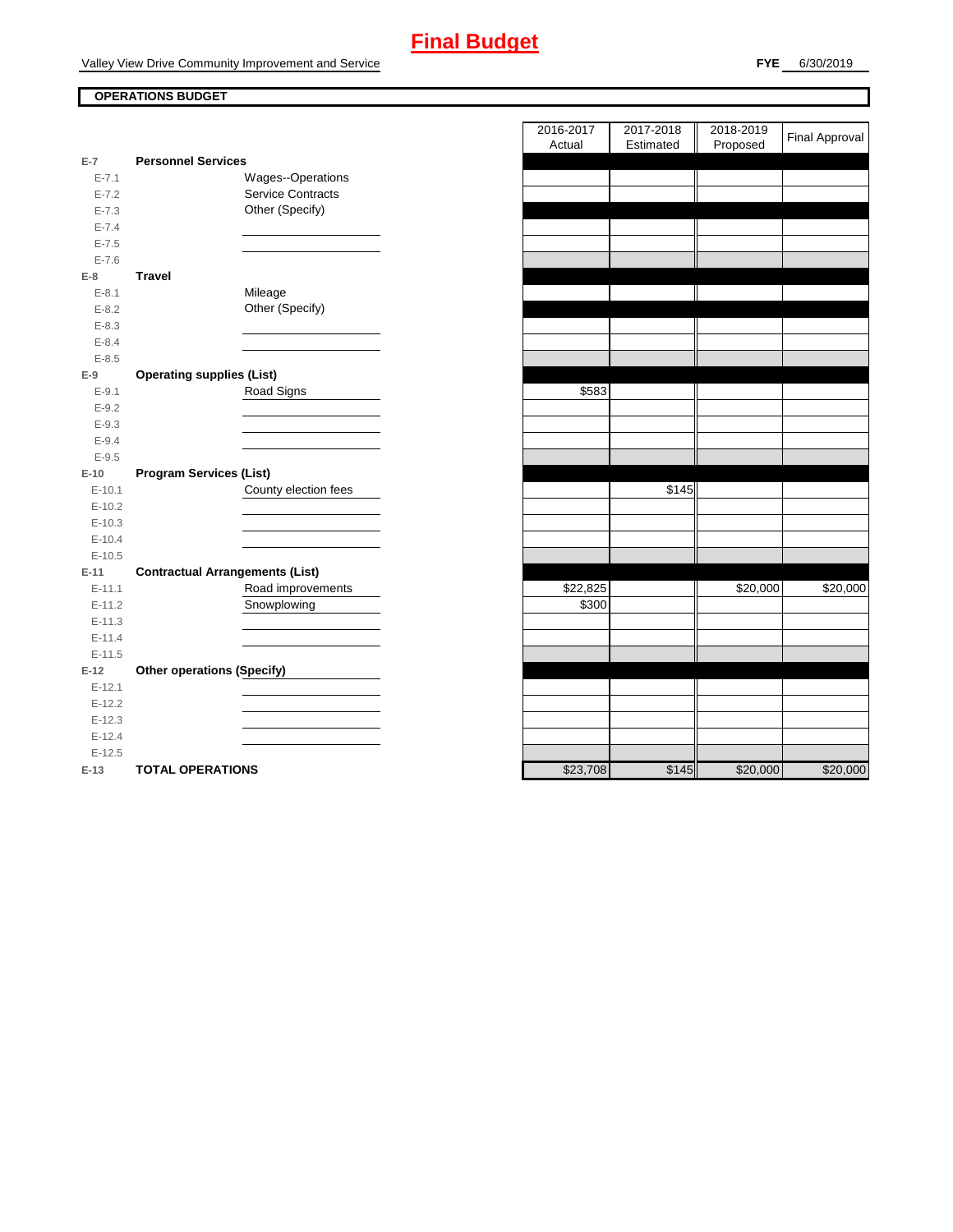# **Final Budget**

Valley View Drive Community Improvement and Service

### **INDIRECT COSTS BUDGET**

| $E-14$     | Insurance                    |
|------------|------------------------------|
| $F-141$    | Liability                    |
| $E-14.2$   | Buildings and vehicles       |
| $F-14.3$   | Equipment                    |
| $F-144$    | Other (Specify)              |
| $E-14.5$   |                              |
| $E - 14.6$ |                              |
| $F-147$    |                              |
| $E-15$     | Indirect payroll costs:      |
| $E-15.1$   | FICA (Social Security) taxes |
| $E-15.2$   | <b>Workers Compensation</b>  |
| $E-15.3$   | <b>Unemployment Taxes</b>    |
| $E-15.4$   | Retirement                   |
| $E-15.5$   | Health Insurance             |
| $E-15.6$   | Other (Specify)              |
| $E-15.7$   |                              |
| $E-15.8$   |                              |
| $E-15.9$   |                              |
| $E-16$     | <b>Depreciation Expenses</b> |
| $E-17$     | <b>TOTAL INDIRECT COSTS</b>  |

|          |                              |                              | 2016-2017<br>Actual | 2017-2018<br>Estimated | 2018-2019<br>Proposed | <b>Final Approval</b> |
|----------|------------------------------|------------------------------|---------------------|------------------------|-----------------------|-----------------------|
| $E-14$   | <b>Insurance</b>             |                              |                     |                        |                       |                       |
| $E-14.1$ | Liability                    |                              |                     |                        |                       |                       |
| $E-14.2$ | Buildings and vehicles       |                              |                     |                        |                       |                       |
| $E-14.3$ | Equipment                    |                              |                     |                        |                       |                       |
| $E-14.4$ | Other (Specify)              |                              |                     |                        |                       |                       |
| $E-14.5$ |                              |                              |                     |                        |                       |                       |
| $E-14.6$ |                              |                              |                     |                        |                       |                       |
| $E-14.7$ |                              |                              |                     |                        |                       |                       |
| $E-15$   | Indirect payroll costs:      |                              |                     |                        |                       |                       |
| $E-15.1$ |                              | FICA (Social Security) taxes |                     |                        |                       |                       |
| $E-15.2$ | <b>Workers Compensation</b>  |                              |                     |                        |                       |                       |
| $E-15.3$ | <b>Unemployment Taxes</b>    |                              |                     |                        |                       |                       |
| $E-15.4$ | Retirement                   |                              |                     |                        |                       |                       |
| $E-15.5$ | Health Insurance             |                              |                     |                        |                       |                       |
| $E-15.6$ | Other (Specify)              |                              |                     |                        |                       |                       |
| $E-15.7$ |                              |                              |                     |                        |                       |                       |
| $E-15.8$ |                              |                              |                     |                        |                       |                       |
| $E-15.9$ |                              |                              |                     |                        |                       |                       |
| E-16     | <b>Depreciation Expenses</b> |                              |                     |                        |                       |                       |
| E-17     | <b>TOTAL INDIRECT COSTS</b>  |                              | \$0                 | \$0                    | \$0                   | \$0                   |
|          |                              |                              |                     |                        |                       |                       |

### **DEBT SERVICE BUDGET**

|         |                           | 2016-2017 | 2017-2018 | 2018-2019 | <b>Final Approval</b> |
|---------|---------------------------|-----------|-----------|-----------|-----------------------|
|         |                           | Actual    | Estimated | Proposed  |                       |
| $D-1$   | <b>Debt Service</b>       |           |           |           |                       |
| $D-1.1$ | Principal                 |           |           |           |                       |
| $D-1.2$ | Interest                  |           |           |           |                       |
| $D-1.3$ | Fees                      |           |           |           |                       |
| $D-2$   | <b>TOTAL DEBT SERVICE</b> | \$0       | \$0       | \$0       | \$0                   |